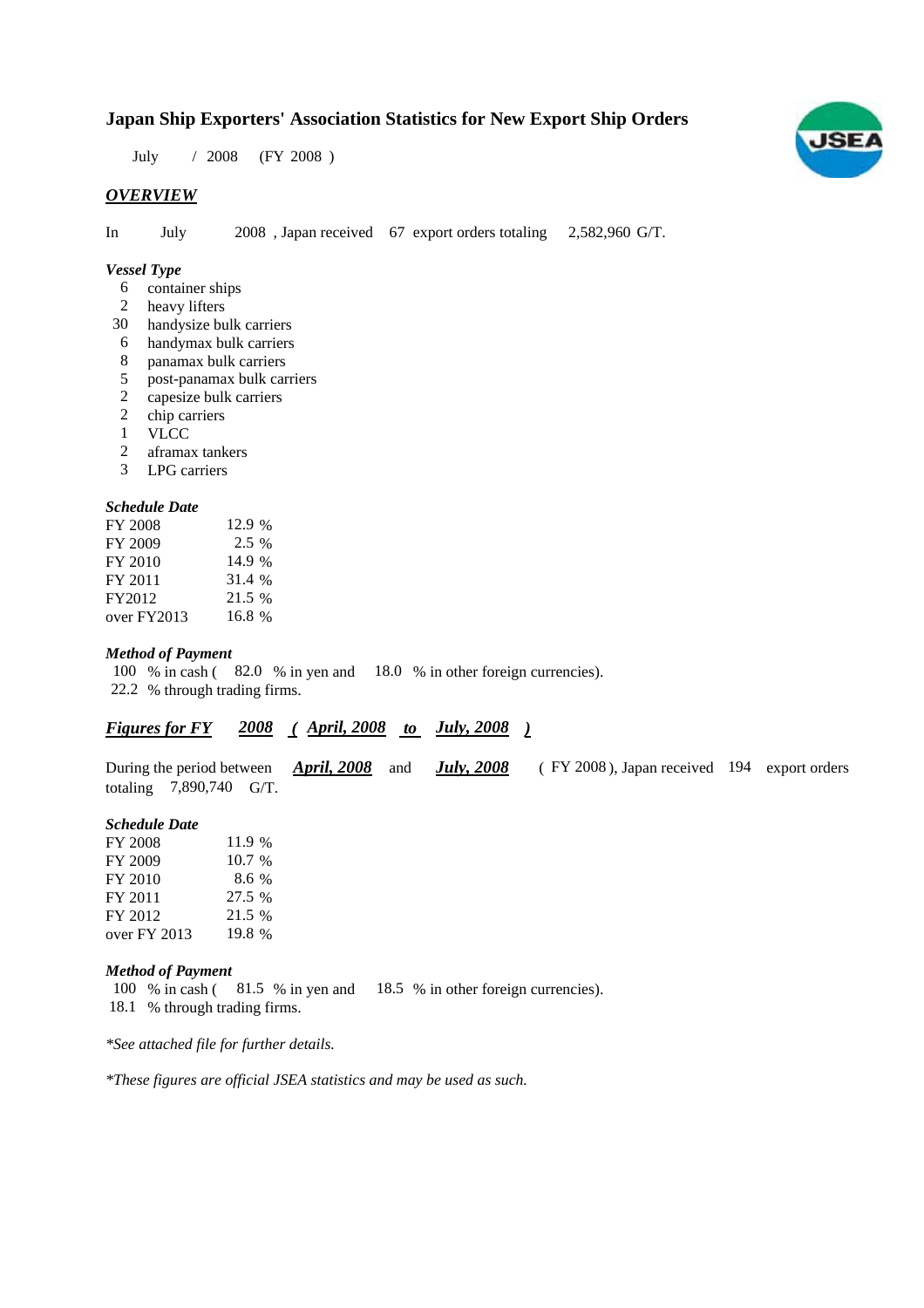# Based on Fiscal Year

No. G/T No. G/T No. G/T No. G/T No. G/T No. G/T No. G/T No. G/TGeneral Cargos ( 37 2,501,450 1 7,500 2 178,380 1 7,000 2 30,600 8 407,400 13 623,380 18 936,880 Bulk Carriers 468 22,185,949 49 2,622,370 27 1,065,030 32 1,309,770 48 1,894,360 53 1,758,040 160 6,027,200 266 11,350,740 Tankers | 71| 2,708,809|| 5| 254,300| 2| 320,440| 2| 76,800| 11| 425,400| 6| 417,520| 21| 1,240,160|| 38| 1,622,520 Combined Carriers 0 0 0 0 0 0 0 0 0 0 0 0 0 0 0 0Others 0 0 0 0 0 0 0 0 0 0 0 0 0 0 0 0 $\mathbf{0}$ Total 576 27,396,208 55 2,884,170 31 1,563,850 35 1,393,570 61 2,350,360 67 2,582,960 194 7,890,740 322 13,910,140  $\boxed{\text{FY 2007 / FY2006 } (\%) }$  \* 124.3 167.6 83.7 87.7 87.7 883.3 8 83.3 8 83.3 In CGT | | 12,244,284| | 1,166,981| | 657,800| | 673,371| | 1,183,961| | 1,267,220| | 3,782,352|| | 6,467,749 Description Apr 07 to Mar 08 March 2008 April 2008 May 2008 May 2008 May 2008 May 2008 May 2008 May 2008 May 2008 May 2008 May 2008 May 2008 May 2008 May 2008 May 2008 May 2008 May 2008 May 2008 May 2008 May 2008 May 2008 Apr 07 to Mar 08 | March 2008 | April 2008 | May 2008 | June 2008 | July 2008 | Apr 08 to Jul 08 || Jan 08 to Jul 08

*Figures for shipbuilding orders of 500 G/T and over for export as steel vessels placed with JSEA members are covered.*

\*FY 2007/FY2006

\*\*Calendar Year 2008

JSEA (August 2008)

# New Export Orders Placed in July 2008 (FY 2008)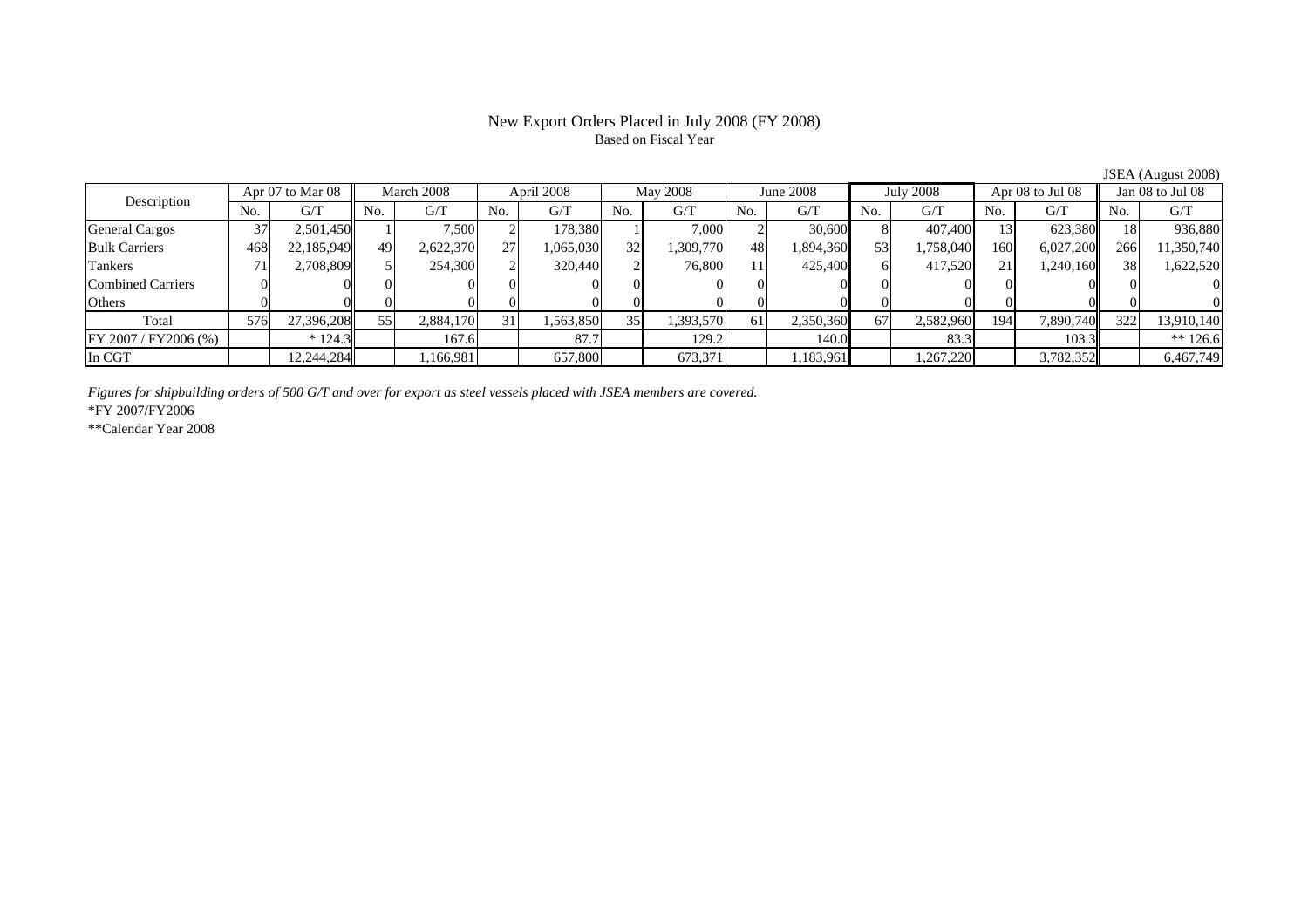### Export Ships Delivered in July 2008 (FY 2008) Based on Fiscal Year

No. I G/T II No. I G/T II No. I G/T II No. I G/T G/T II No. I G/T II No. I G/T II No. I G/T II No. I G/T II No  $G/T$ General Cargos ( 42 1,924,092 8 410,197 4 43,970 2 27,102 2 24,808 5 281,861 13 377,741 27 1,093,727 Bulk Carriers 203 8,514,614 26 993,357 12 454,496 15 715,241 21 801,593 14 716,016 62 2,687,346 125 5,104,082 Tankers | 86 4,992,122 12 907,228 6 356,813 5 202,250 5 206,254 7 211,259 23 976,576 52 2,990,153 Combined Carriers 0 0 0 0 0 0 0 0 0 0 0 0 0 0 0 0Others 0 0 0 0 1 7,000 0 0 0 0 0 0 1 7,000 1 7,000 Total 331 15,430,828 46 2,310,782 23 862,279 22 944,593 28 1,032,655 26 1,209,136 99 4,048,663 205 9,194,962 FY 2007 / FY2006 (%) | \*96.7 | 120.8 | 83.4 | 129.7 | 69.1 | 68.5 | 80.7 | \*\* 96.3 In CGT | | 7,473,807 || | 1,093,541 | | 475,447 | | 430,450 | | 506,741 | | 611,929 | | 2,024,567 | | 4,457,299 Apr 07 to Mar 08 March 2008 April 2008 May 2008 June 2008 July 2008 Apr 08 to Jul 08 Jan 08 to Jul 08 Description

*Deliveries of new shipbuilding orders of 500 G/T and over for export as steel vessels placed with JSEA members are covered.*

\*FY 2007/FY2006

\*\*Calendar Year 2008

JSEA (August 2008)